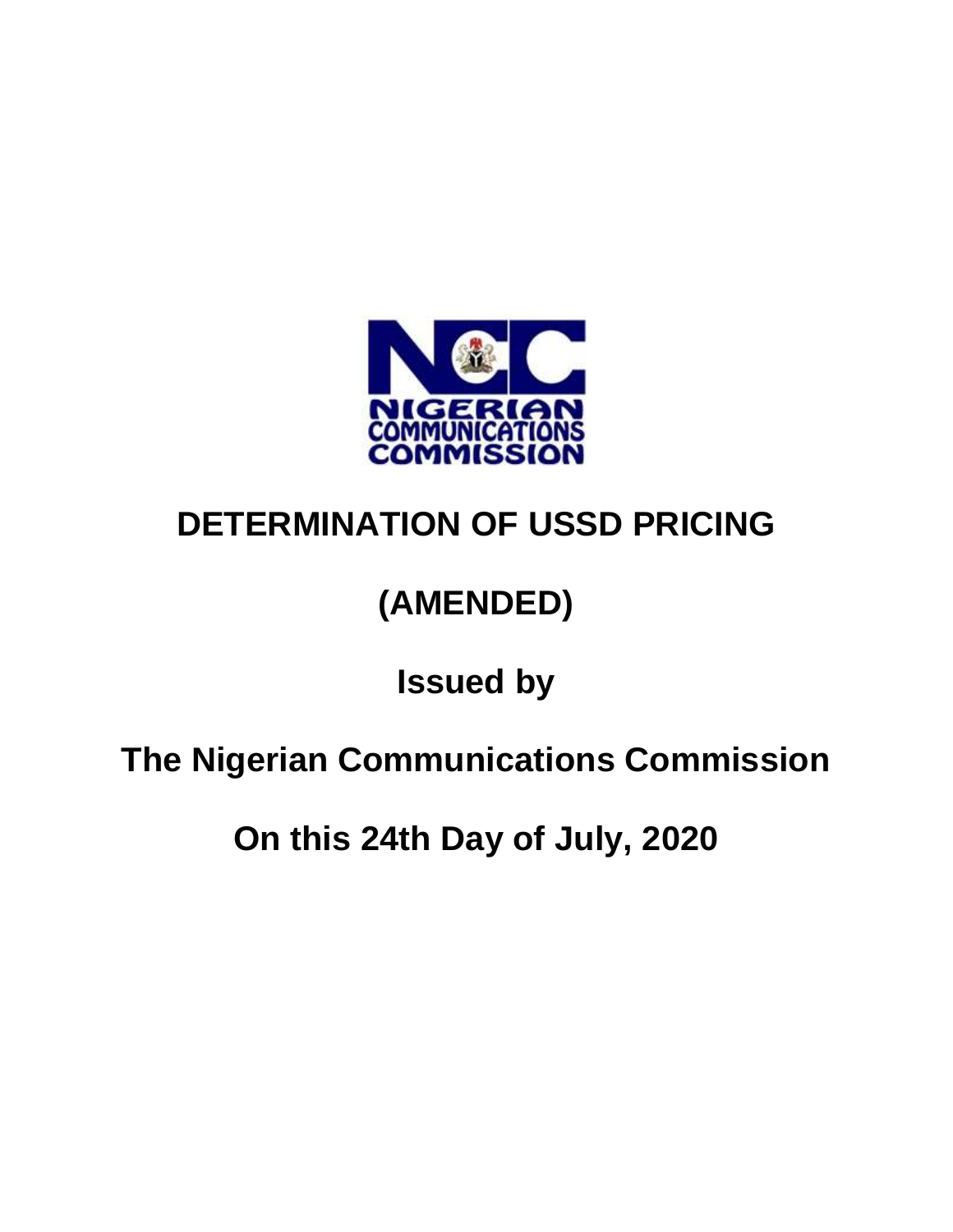#### **DETERMINATION OF USSD PRICING**

- 1. Introduction:
	- a) On the 23rd of July, 2019, the Nigerian Communications Commission (the Commission/ NCC) acting pursuant to its powers under the Nigerian Communications Act, 2003 issued a determination on the pricing of USSD services which took effect from the 1st of September, 2019 (available on the NCC website via the following URL:

**https://www.ncc.gov.ng/docman-main/legal-regulatory/legaldeterminations/831-determination-on-ussd-pricing/file/**

- b) Following the issuance of the determination, the financial service providers (FSPs) demanded that the Mobile Network Operators (MNOs) migrate from corporate billing (between the MNOs and the FSPs) to end-user billing (MNOs charging the consumers directly). Further to public opposition to the end user billing, the Honorable Minister of Communications and Digital Economy intervened and requested the suspension of the planned migration.
- c) The Commission has reviewed the issue further, in consultation with the Minister of Communications and Digital Economy, and concluded that, the use of USSD channel for financial transactions is a service provided by the Mobile Network Operators to/ for the Financial Service providers;
- d) To facilitate the provision of financial services over USSD channel, the Commission proactively issued Short codes (USSD Strings) to financial service providers. The USSD strings are used by the customers of the FSPs to carry out digital financial service transactions. These customers have no direct relationship with the MNOs vis-a-vis financial services assessed through the USSD string and as such cannot be charged directly for the use of the USSD channel. Charging consumers directly for the use of USSD for Financial services would result in double billing since the FSPs also charge the consumers for such services.
- 2. In view of the foregoing and after taking into consideration the concerns of stakeholders, the Commission hereby reviews the Determination published on 23rd July, 2019 and determines that:
	- a) A USSD session is 20 Seconds.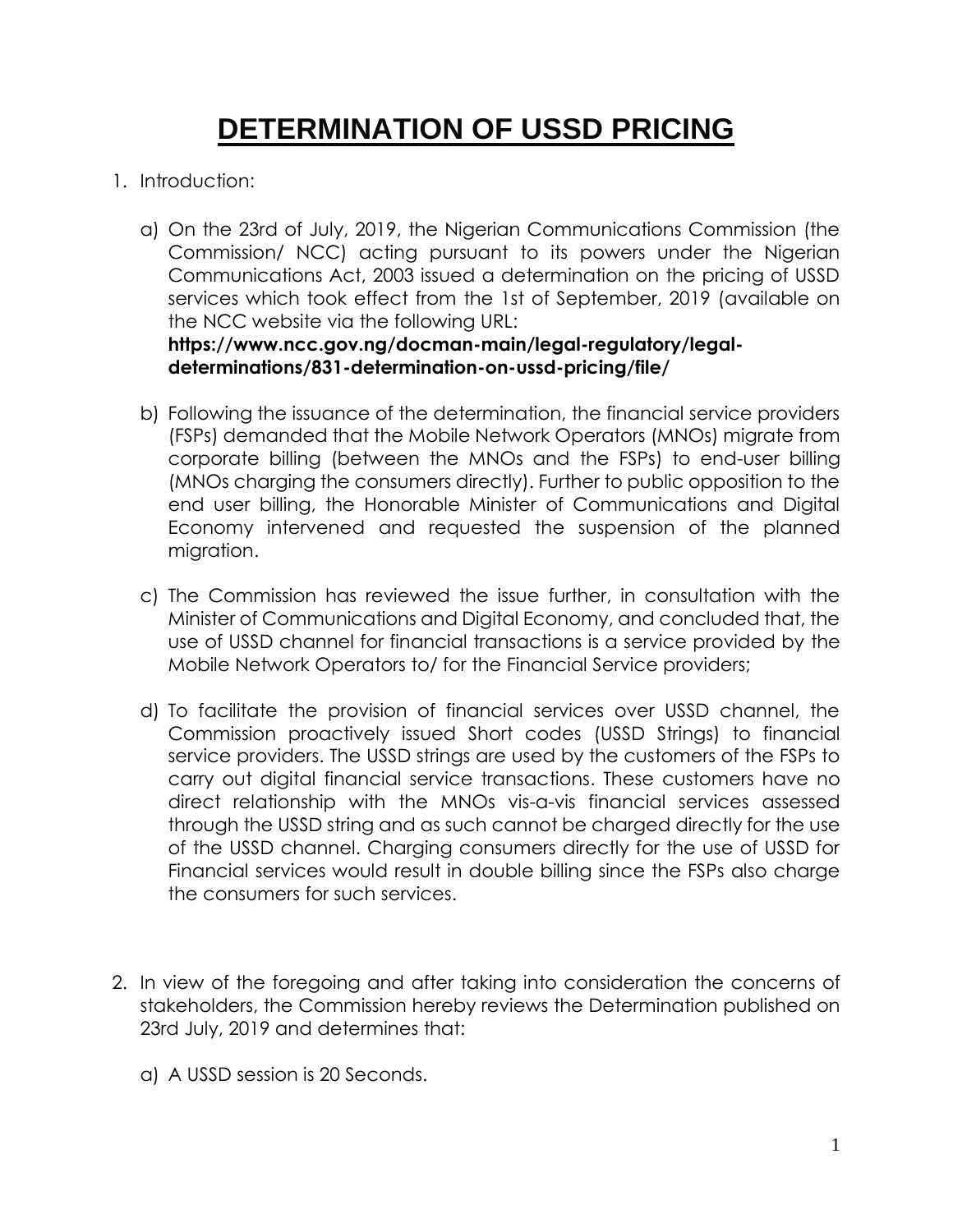- b) The Cost of a USSD session on the MNO network is N1.63K
- c) This determination does not apply to the currently zero rated USSD services such as customer service, balance enquiry, purchase of airtime and data services, etc. related to Telecommunications services.
- d) The cost should form the basis of negotiations between MNOs and other related service providers using USSD channels e.g. Banks and Financial Institutions.
- e) MNOs must not charge the consumers directly for the use of USSD channel for financial services in the form of end-user-billing. The transaction should be between the MNOs and the entity to which the service is provided. All billings by MNOs for Financial Service using USSD code assigned to FSPs must thereby be implemented via the Corporate Billing model.
- f) Payments for transactions carried out prior to the effective date of this Determination should be made in accordance to the previous rates.
- g) In line with the provisions of Section 108 of the Nigerian Communications Act, 2003 (NCA), the MNOs must notify the Commission of the agreed rates following negotiations with the FSPs, before implementation;
- h) Where the MNOs and FSP are unable to agree on rates, the matter should be expeditiously referred to the Commission for regulatory Intervention and the Commission's decision shall be final and binding.
- i) Refusal to pay for services provided or to negotiate in good faith will result in the discontinuation of provision of the service, the possible withdrawal of the USSD short code by the Commission and/ or imposition of regulatory sanctions in line with the NCA, 2003
- j) This Determination shall take effect from the 1st Day of August, 2020 and remains valid and binding on Licensees and service providers on USSD channels.
- k) The Commission reserves the right to amend and review this Determination at any time. Such review may be necessitated by major changes in the market conditions and/or the underlining principles of this Determination. In this Determination, unless the context requires otherwise, the following expressions shall have the meanings set out below: